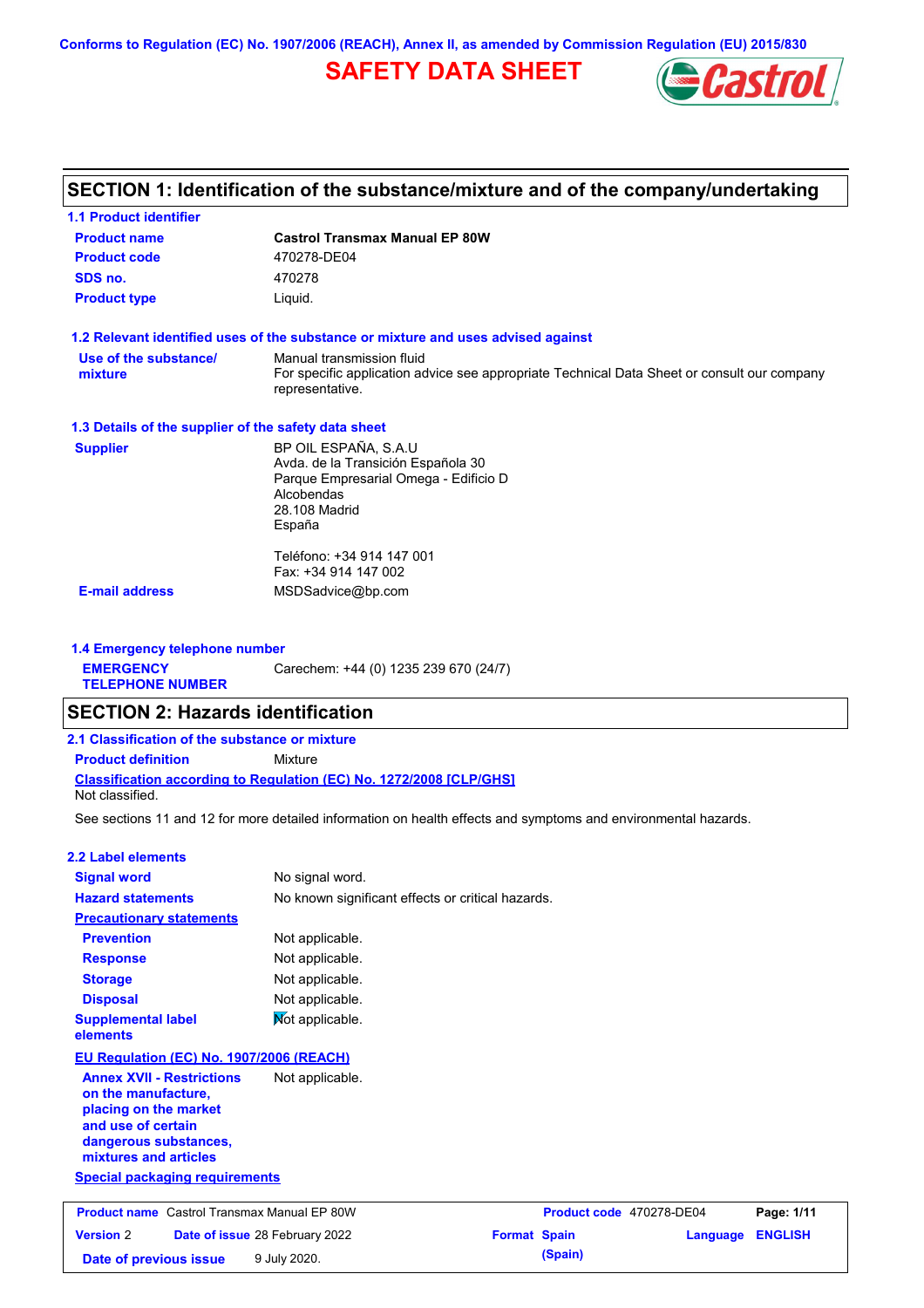## **SECTION 2: Hazards identification**

| <b>Containers to be fitted</b><br>Not applicable.<br>with child-resistant<br>fastenings<br><b>Tactile warning of danger</b><br>Not applicable.<br><b>Results of PBT and vPvB</b><br>Annex XIII.<br>assessment<br><b>Product meets the criteria</b><br>This mixture does not contain any substances that are assessed to be a PBT or a vPvB.<br>for PBT or vPvB according<br>to Regulation (EC) No.<br><b>1907/2006, Annex XIII</b><br>Other hazards which do<br>Defatting to the skin.<br>not result in classification |                                                                                                |
|------------------------------------------------------------------------------------------------------------------------------------------------------------------------------------------------------------------------------------------------------------------------------------------------------------------------------------------------------------------------------------------------------------------------------------------------------------------------------------------------------------------------|------------------------------------------------------------------------------------------------|
|                                                                                                                                                                                                                                                                                                                                                                                                                                                                                                                        |                                                                                                |
| 2.3 Other hazards                                                                                                                                                                                                                                                                                                                                                                                                                                                                                                      |                                                                                                |
|                                                                                                                                                                                                                                                                                                                                                                                                                                                                                                                        |                                                                                                |
|                                                                                                                                                                                                                                                                                                                                                                                                                                                                                                                        | Product does not meet the criteria for PBT or vPvB according to Regulation (EC) No. 1907/2006, |
|                                                                                                                                                                                                                                                                                                                                                                                                                                                                                                                        |                                                                                                |
|                                                                                                                                                                                                                                                                                                                                                                                                                                                                                                                        |                                                                                                |

## **SECTION 3: Composition/information on ingredients**

Mixture

## **3.2 Mixtures**

**Product definition**

Highly refined base oil (IP 346 DMSO extract < 3%). Proprietary performance additives.

| <b>Product/ingredient</b><br>name                         | <b>Identifiers</b>                                                                   | $\%$ | <b>Regulation (EC) No.</b><br>1272/2008 [CLP] | <b>Type</b> |
|-----------------------------------------------------------|--------------------------------------------------------------------------------------|------|-----------------------------------------------|-------------|
| Distillates (petroleum), hydrotreated<br>heavy paraffinic | REACH #: 01-2119484627-25<br>EC: 265-157-1<br>CAS: 64742-54-7<br>Index: 649-467-00-8 | ≥90  | Not classified.                               | $[2]$       |
| <b>Type</b><br>$\mathbf{r}$                               |                                                                                      |      |                                               |             |

[1] Substance classified with a health or environmental hazard

[2] Substance with a workplace exposure limit

[3] Substance meets the criteria for PBT according to Regulation (EC) No. 1907/2006, Annex XIII

[4] Substance meets the criteria for vPvB according to Regulation (EC) No. 1907/2006, Annex XIII

[5] Substance of equivalent concern

[6] Additional disclosure due to company policy

Occupational exposure limits, if available, are listed in Section 8.

### **SECTION 4: First aid measures**

### **4.1 Description of first aid measures**

| <b>Eye contact</b>                | In case of contact, immediately flush eyes with plenty of water for at least 15 minutes. Eyelids<br>should be held away from the eyeball to ensure thorough rinsing. Check for and remove any<br>contact lenses. Get medical attention. |
|-----------------------------------|-----------------------------------------------------------------------------------------------------------------------------------------------------------------------------------------------------------------------------------------|
| <b>Skin contact</b>               | Wash skin thoroughly with soap and water or use recognised skin cleanser. Remove<br>contaminated clothing and shoes. Wash clothing before reuse. Clean shoes thoroughly before<br>reuse. Get medical attention if irritation develops.  |
| <b>Inhalation</b>                 | If inhaled, remove to fresh air. Get medical attention if symptoms occur.                                                                                                                                                               |
| <b>Ingestion</b>                  | Do not induce vomiting unless directed to do so by medical personnel. Get medical attention if<br>symptoms occur.                                                                                                                       |
| <b>Protection of first-aiders</b> | No action shall be taken involving any personal risk or without suitable training.                                                                                                                                                      |

#### **4.2 Most important symptoms and effects, both acute and delayed**

See Section 11 for more detailed information on health effects and symptoms.

|                                       | ooo oodion 111101 moro doldiiba imomialion on nodilii onoolo dha oyniplomo.                                       |                     |                          |          |                |
|---------------------------------------|-------------------------------------------------------------------------------------------------------------------|---------------------|--------------------------|----------|----------------|
| <b>Potential acute health effects</b> |                                                                                                                   |                     |                          |          |                |
| <b>Inhalation</b>                     | Vapour inhalation under ambient conditions is not normally a problem due to low vapour<br>pressure.               |                     |                          |          |                |
| <b>Ingestion</b>                      | No known significant effects or critical hazards.                                                                 |                     |                          |          |                |
| <b>Skin contact</b>                   | Defatting to the skin. May cause skin dryness and irritation.                                                     |                     |                          |          |                |
| Eye contact                           | No known significant effects or critical hazards.                                                                 |                     |                          |          |                |
|                                       | Delayed and immediate effects as well as chronic effects from short and long-term exposure                        |                     |                          |          |                |
| <b>Inhalation</b>                     | Overexposure to the inhalation of airborne droplets or aerosols may cause irritation of the<br>respiratory tract. |                     |                          |          |                |
| <b>Ingestion</b>                      | Ingestion of large quantities may cause nausea and diarrhoea.                                                     |                     |                          |          |                |
|                                       | <b>Product name</b> Castrol Transmax Manual EP 80W                                                                |                     | Product code 470278-DE04 |          | Page: 2/11     |
| <b>Version 2</b>                      | Date of issue 28 February 2022                                                                                    | <b>Format Spain</b> |                          | Language | <b>ENGLISH</b> |
| Date of previous issue                | 9 July 2020.                                                                                                      |                     | (Spain)                  |          |                |
|                                       |                                                                                                                   |                     |                          |          |                |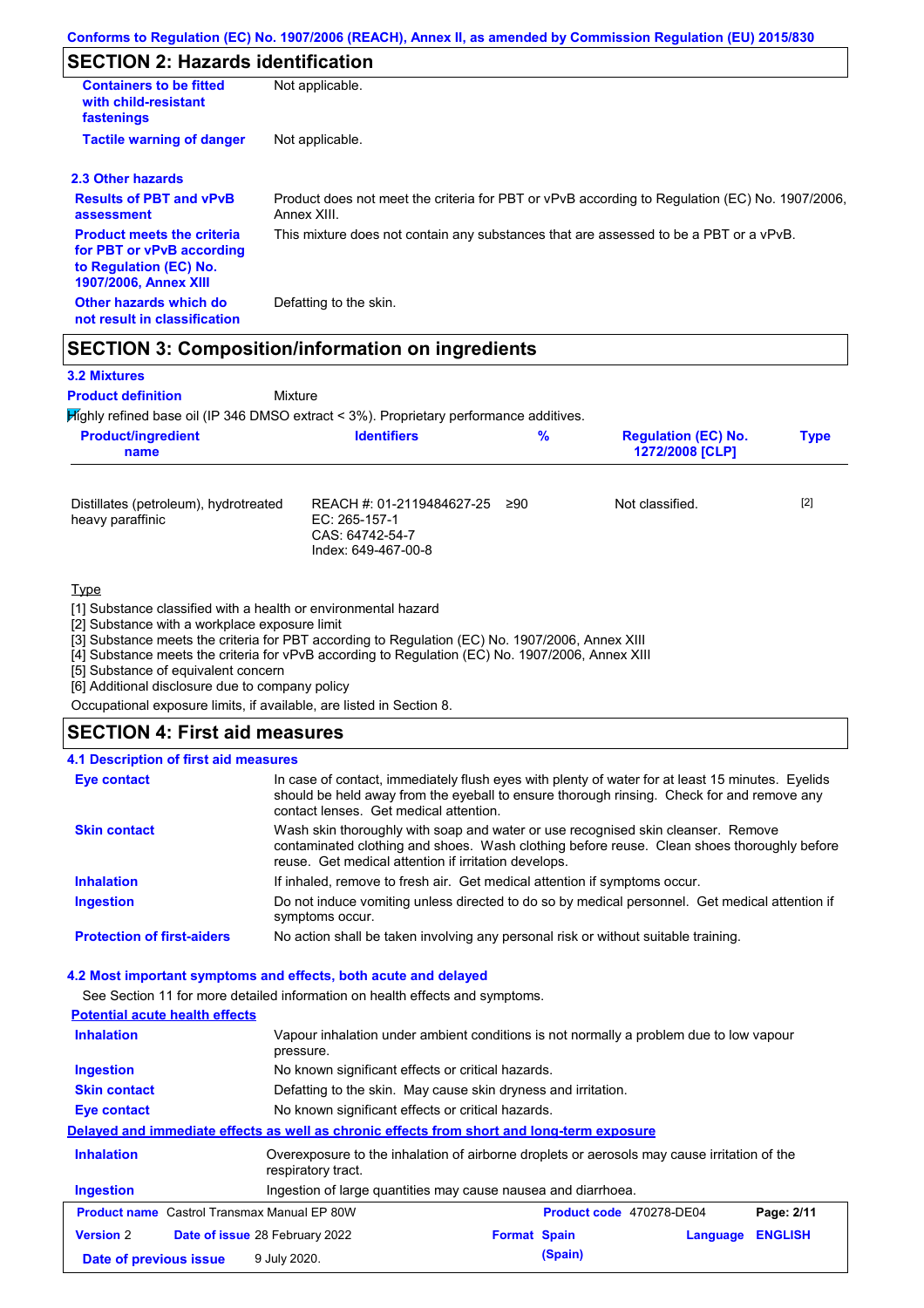|                                                           | Conforms to Regulation (EC) No. 1907/2006 (REACH), Annex II, as amended by Commission Regulation (EU) 2015/830                                                                                                                                                                                                                                                    |
|-----------------------------------------------------------|-------------------------------------------------------------------------------------------------------------------------------------------------------------------------------------------------------------------------------------------------------------------------------------------------------------------------------------------------------------------|
| <b>SECTION 4: First aid measures</b>                      |                                                                                                                                                                                                                                                                                                                                                                   |
| <b>Skin contact</b>                                       | Prolonged or repeated contact can defat the skin and lead to irritation and/or dermatitis.                                                                                                                                                                                                                                                                        |
| <b>Eye contact</b>                                        | Potential risk of transient stinging or redness if accidental eye contact occurs.                                                                                                                                                                                                                                                                                 |
|                                                           | 4.3 Indication of any immediate medical attention and special treatment needed                                                                                                                                                                                                                                                                                    |
| <b>Notes to physician</b>                                 | Treatment should in general be symptomatic and directed to relieving any effects.                                                                                                                                                                                                                                                                                 |
| <b>SECTION 5: Firefighting measures</b>                   |                                                                                                                                                                                                                                                                                                                                                                   |
| 5.1 Extinguishing media                                   |                                                                                                                                                                                                                                                                                                                                                                   |
| <b>Suitable extinguishing</b><br>media                    | In case of fire, use foam, dry chemical or carbon dioxide extinguisher or spray.                                                                                                                                                                                                                                                                                  |
| <b>Unsuitable extinguishing</b><br>media                  | Do not use water jet. The use of a water jet may cause the fire to spread by splashing the<br>burning product.                                                                                                                                                                                                                                                    |
| 5.2 Special hazards arising from the substance or mixture |                                                                                                                                                                                                                                                                                                                                                                   |
| <b>Hazards from the</b><br>substance or mixture           | In a fire or if heated, a pressure increase will occur and the container may burst.                                                                                                                                                                                                                                                                               |
| <b>Hazardous combustion</b>                               | Combustion products may include the following:                                                                                                                                                                                                                                                                                                                    |
| products                                                  | carbon oxides (CO, CO <sub>2</sub> ) (carbon monoxide, carbon dioxide)<br>sulphur oxides (SO, SO <sub>2</sub> , etc.)                                                                                                                                                                                                                                             |
| <b>5.3 Advice for firefighters</b>                        |                                                                                                                                                                                                                                                                                                                                                                   |
| <b>Special precautions for</b><br>fire-fighters           | No action shall be taken involving any personal risk or without suitable training. Promptly<br>isolate the scene by removing all persons from the vicinity of the incident if there is a fire.                                                                                                                                                                    |
| <b>Special protective</b><br>equipment for fire-fighters  | Fire-fighters should wear appropriate protective equipment and self-contained breathing<br>apparatus (SCBA) with a full face-piece operated in positive pressure mode. Clothing for fire-<br>fighters (including helmets, protective boots and gloves) conforming to European standard EN<br>469 will provide a basic level of protection for chemical incidents. |
| <b>SECTION 6: Accidental release measures</b>             |                                                                                                                                                                                                                                                                                                                                                                   |
|                                                           | 6.1 Personal precautions, protective equipment and emergency procedures                                                                                                                                                                                                                                                                                           |
|                                                           | and contained a set of the set of the set of the following the set of the set of the set of the set of the set of the set of the set of the set of the set of the set of the set of the set of the set of the set of the set o                                                                                                                                    |

| For non-emergency<br>personnel                           | No action shall be taken involving any personal risk or without suitable training. Evacuate<br>surrounding areas. Keep unnecessary and unprotected personnel from entering. Do not touch<br>or walk through spilt material. Floors may be slippery; use care to avoid falling. Put on<br>appropriate personal protective equipment.                                                            |
|----------------------------------------------------------|------------------------------------------------------------------------------------------------------------------------------------------------------------------------------------------------------------------------------------------------------------------------------------------------------------------------------------------------------------------------------------------------|
| For emergency responders                                 | If specialised clothing is required to deal with the spillage, take note of any information in<br>Section 8 on suitable and unsuitable materials. See also the information in "For non-<br>emergency personnel".                                                                                                                                                                               |
| <b>6.2 Environmental</b><br>precautions                  | Avoid dispersal of spilt material and runoff and contact with soil, waterways, drains and sewers.<br>Inform the relevant authorities if the product has caused environmental pollution (sewers,<br>waterways, soil or air).                                                                                                                                                                    |
| 6.3 Methods and material for containment and cleaning up |                                                                                                                                                                                                                                                                                                                                                                                                |
| <b>Small spill</b>                                       | Stop leak if without risk. Move containers from spill area. Absorb with an inert material and<br>place in an appropriate waste disposal container. Dispose of via a licensed waste disposal<br>contractor.                                                                                                                                                                                     |
| <b>Large spill</b>                                       | Stop leak if without risk. Move containers from spill area. Prevent entry into sewers, water<br>courses, basements or confined areas. Contain and collect spillage with non-combustible,<br>absorbent material e.g. sand, earth, vermiculite or diatomaceous earth and place in container<br>for disposal according to local regulations. Dispose of via a licensed waste disposal contractor. |
| 6.4 Reference to other                                   | See Section 1 for emergency contact information.                                                                                                                                                                                                                                                                                                                                               |
| <b>sections</b>                                          | See Section 5 for firefighting measures.                                                                                                                                                                                                                                                                                                                                                       |
|                                                          | See Section 8 for information on appropriate personal protective equipment.                                                                                                                                                                                                                                                                                                                    |
|                                                          | See Section 12 for environmental precautions.                                                                                                                                                                                                                                                                                                                                                  |
|                                                          | See Section 13 for additional waste treatment information.                                                                                                                                                                                                                                                                                                                                     |

| <b>Product name</b> Castrol Transmax Manual EP 80W |  | Product code 470278-DE04              |                     | Page: 3/11 |                         |  |
|----------------------------------------------------|--|---------------------------------------|---------------------|------------|-------------------------|--|
| <b>Version 2</b>                                   |  | <b>Date of issue 28 February 2022</b> | <b>Format Spain</b> |            | <b>Language ENGLISH</b> |  |
| Date of previous issue                             |  | 9 July 2020.                          |                     | (Spain)    |                         |  |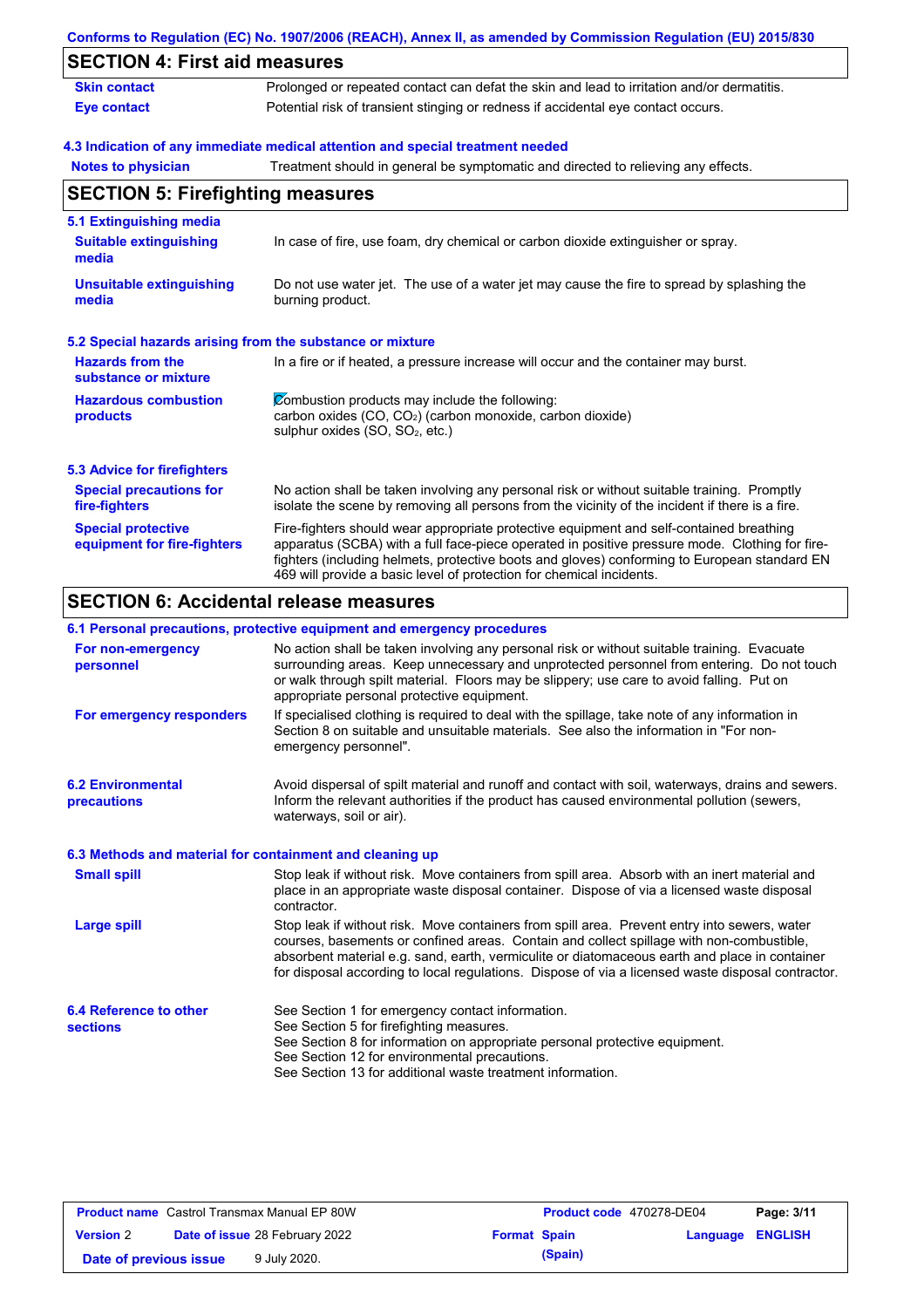## **SECTION 7: Handling and storage**

| 7.1 Precautions for safe handling                                                    |                                                                                                                                                                                                                                                                                                                                                                                                                                                                                          |
|--------------------------------------------------------------------------------------|------------------------------------------------------------------------------------------------------------------------------------------------------------------------------------------------------------------------------------------------------------------------------------------------------------------------------------------------------------------------------------------------------------------------------------------------------------------------------------------|
| <b>Protective measures</b>                                                           | Put on appropriate personal protective equipment.                                                                                                                                                                                                                                                                                                                                                                                                                                        |
| <b>Advice on general</b><br>occupational hygiene                                     | Eating, drinking and smoking should be prohibited in areas where this material is handled,<br>stored and processed. Wash thoroughly after handling. Remove contaminated clothing and<br>protective equipment before entering eating areas. See also Section 8 for additional<br>information on hygiene measures.                                                                                                                                                                         |
| <b>7.2 Conditions for safe</b><br>storage, including any<br><i>incompatibilities</i> | Store in accordance with local regulations. Store in a dry, cool and well-ventilated area, away<br>from incompatible materials (see Section 10). Keep away from heat and direct sunlight. Keep<br>container tightly closed and sealed until ready for use. Containers that have been opened must<br>be carefully resealed and kept upright to prevent leakage. Store and use only in equipment/<br>containers designed for use with this product. Do not store in unlabelled containers. |
| <b>Not suitable</b>                                                                  | Prolonged exposure to elevated temperature                                                                                                                                                                                                                                                                                                                                                                                                                                               |
| 7.3 Specific end use(s)                                                              |                                                                                                                                                                                                                                                                                                                                                                                                                                                                                          |
| <b>Recommendations</b>                                                               | See section 1.2 and Exposure scenarios in annex, if applicable.                                                                                                                                                                                                                                                                                                                                                                                                                          |
|                                                                                      | <b>SECTION 8: Exposure controls/personal protection</b>                                                                                                                                                                                                                                                                                                                                                                                                                                  |

#### **8.1 Control parameters**

**Occupational exposure limits**

| <b>Product/ingredient name</b> | <b>Exposure limit values</b> |
|--------------------------------|------------------------------|
|                                |                              |

Distillates (petroleum), hydrotreated heavy paraffinic **National institute of occupational safety and health (Spain).** TWA: 5 mg/m³ 8 hours. Issued/Revised: 1/2008 Form: Mist STEL: 10 mg/m<sup>3</sup> 15 minutes. Issued/Revised: 1/2008 Form: Mist

Whilst specific OELs for certain components may be shown in this section, other components may be present in any mist, vapour or dust produced. Therefore, the specific OELs may not be applicable to the product as a whole and are provided for guidance only.

**Recommended monitoring procedures** If this product contains ingredients with exposure limits, personal, workplace atmosphere or biological monitoring may be required to determine the effectiveness of the ventilation or other control measures and/or the necessity to use respiratory protective equipment. Reference should be made to monitoring standards, such as the following: European Standard EN 689 (Workplace atmospheres - Guidance for the assessment of exposure by inhalation to chemical agents for comparison with limit values and measurement strategy) European Standard EN 14042 (Workplace atmospheres - Guide for the application and use of procedures for the assessment of exposure to chemical and biological agents) European Standard EN 482 (Workplace atmospheres - General requirements for the performance of procedures for the measurement of chemical agents) Reference to national guidance documents for methods for the determination of hazardous substances will also be required.

#### **Derived No Effect Level**

No DNELs/DMELs available.

#### **Predicted No Effect Concentration**

No PNECs available

#### **8.2 Exposure controls**

| <b>Appropriate engineering</b><br>controls | Provide exhaust ventilation or other engineering controls to keep the relevant airborne<br>concentrations below their respective occupational exposure limits.<br>All activities involving chemicals should be assessed for their risks to health, to ensure<br>exposures are adequately controlled. Personal protective equipment should only be considered<br>after other forms of control measures (e.g. engineering controls) have been suitably evaluated.<br>Personal protective equipment should conform to appropriate standards, be suitable for use, be<br>kept in good condition and properly maintained.<br>Your supplier of personal protective equipment should be consulted for advice on selection and<br>appropriate standards. For further information contact your national organisation for standards.<br>The final choice of protective equipment will depend upon a risk assessment. It is important to<br>ensure that all items of personal protective equipment are compatible. |
|--------------------------------------------|---------------------------------------------------------------------------------------------------------------------------------------------------------------------------------------------------------------------------------------------------------------------------------------------------------------------------------------------------------------------------------------------------------------------------------------------------------------------------------------------------------------------------------------------------------------------------------------------------------------------------------------------------------------------------------------------------------------------------------------------------------------------------------------------------------------------------------------------------------------------------------------------------------------------------------------------------------------------------------------------------------|
| <b>Individual protection measures</b>      |                                                                                                                                                                                                                                                                                                                                                                                                                                                                                                                                                                                                                                                                                                                                                                                                                                                                                                                                                                                                         |
| <b>Hygiene measures</b>                    | Wash hands, forearms and face thoroughly after handling chemical products, before eating,<br>smoking and using the lavatory and at the end of the working period. Ensure that eyewash<br>stations and safety showers are close to the workstation location.                                                                                                                                                                                                                                                                                                                                                                                                                                                                                                                                                                                                                                                                                                                                             |
|                                            |                                                                                                                                                                                                                                                                                                                                                                                                                                                                                                                                                                                                                                                                                                                                                                                                                                                                                                                                                                                                         |

#### **Respiratory protection**

| <b>Product name</b> Castrol Transmax Manual EP 80W |  |                                       |                     | <b>Product code</b> 470278-DE04 |                         | Page: 4/11 |
|----------------------------------------------------|--|---------------------------------------|---------------------|---------------------------------|-------------------------|------------|
| <b>Version 2</b>                                   |  | <b>Date of issue 28 February 2022</b> | <b>Format Spain</b> |                                 | <b>Language ENGLISH</b> |            |
| Date of previous issue                             |  | 9 July 2020.                          |                     | (Spain)                         |                         |            |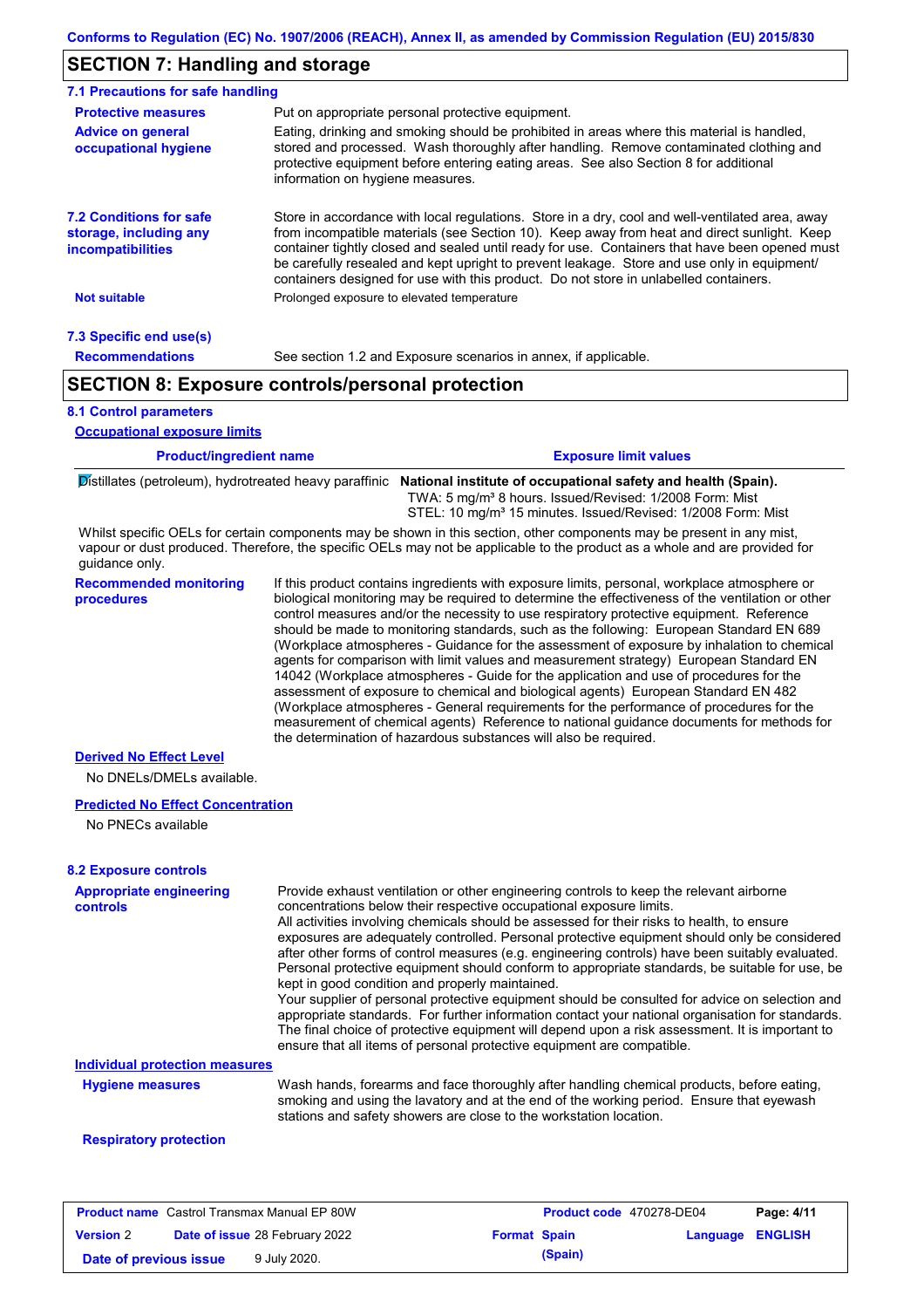## **SECTION 8: Exposure controls/personal protection**

|                            | In case of insufficient ventilation, wear suitable respiratory equipment.<br>The correct choice of respiratory protection depends upon the chemicals being handled, the<br>conditions of work and use, and the condition of the respiratory equipment. Safety procedures<br>should be developed for each intended application. Respiratory protection equipment should<br>therefore be chosen in consultation with the supplier/manufacturer and with a full assessment<br>of the working conditions.                                                                                                                                             |
|----------------------------|---------------------------------------------------------------------------------------------------------------------------------------------------------------------------------------------------------------------------------------------------------------------------------------------------------------------------------------------------------------------------------------------------------------------------------------------------------------------------------------------------------------------------------------------------------------------------------------------------------------------------------------------------|
| <b>Eye/face protection</b> | Safety glasses with side shields.                                                                                                                                                                                                                                                                                                                                                                                                                                                                                                                                                                                                                 |
| <b>Skin protection</b>     |                                                                                                                                                                                                                                                                                                                                                                                                                                                                                                                                                                                                                                                   |
| <b>Hand protection</b>     | <b>General Information:</b>                                                                                                                                                                                                                                                                                                                                                                                                                                                                                                                                                                                                                       |
|                            | Because specific work environments and material handling practices vary, safety procedures<br>should be developed for each intended application. The correct choice of protective gloves<br>depends upon the chemicals being handled, and the conditions of work and use. Most gloves<br>provide protection for only a limited time before they must be discarded and replaced (even the<br>best chemically resistant gloves will break down after repeated chemical exposures).                                                                                                                                                                  |
|                            | Gloves should be chosen in consultation with the supplier / manufacturer and taking account of<br>a full assessment of the working conditions.                                                                                                                                                                                                                                                                                                                                                                                                                                                                                                    |
|                            | Recommended: Nitrile gloves.<br><b>Breakthrough time:</b>                                                                                                                                                                                                                                                                                                                                                                                                                                                                                                                                                                                         |
|                            | Breakthrough time data are generated by glove manufacturers under laboratory test conditions<br>and represent how long a glove can be expected to provide effective permeation resistance. It<br>is important when following breakthrough time recommendations that actual workplace<br>conditions are taken into account. Always consult with your glove supplier for up-to-date<br>technical information on breakthrough times for the recommended glove type.<br>Our recommendations on the selection of gloves are as follows:                                                                                                                |
|                            | Continuous contact:                                                                                                                                                                                                                                                                                                                                                                                                                                                                                                                                                                                                                               |
|                            | Gloves with a minimum breakthrough time of 240 minutes, or >480 minutes if suitable gloves<br>can be obtained.<br>If suitable gloves are not available to offer that level of protection, gloves with shorter<br>breakthrough times may be acceptable as long as appropriate glove maintenance and<br>replacement regimes are determined and adhered to.                                                                                                                                                                                                                                                                                          |
|                            | Short-term / splash protection:                                                                                                                                                                                                                                                                                                                                                                                                                                                                                                                                                                                                                   |
|                            | Recommended breakthrough times as above.<br>It is recognised that for short-term, transient exposures, gloves with shorter breakthrough times<br>may commonly be used. Therefore, appropriate maintenance and replacement regimes must<br>be determined and rigorously followed.                                                                                                                                                                                                                                                                                                                                                                  |
|                            | <b>Glove Thickness:</b>                                                                                                                                                                                                                                                                                                                                                                                                                                                                                                                                                                                                                           |
|                            | For general applications, we recommend gloves with a thickness typically greater than 0.35 mm.                                                                                                                                                                                                                                                                                                                                                                                                                                                                                                                                                    |
|                            | It should be emphasised that glove thickness is not necessarily a good predictor of glove<br>resistance to a specific chemical, as the permeation efficiency of the glove will be dependent<br>on the exact composition of the glove material. Therefore, glove selection should also be based<br>on consideration of the task requirements and knowledge of breakthrough times.<br>Glove thickness may also vary depending on the glove manufacturer, the glove type and the<br>glove model. Therefore, the manufacturers' technical data should always be taken into account<br>to ensure selection of the most appropriate glove for the task. |
|                            | Note: Depending on the activity being conducted, gloves of varying thickness may be required<br>for specific tasks. For example:                                                                                                                                                                                                                                                                                                                                                                                                                                                                                                                  |
|                            | • Thinner gloves (down to 0.1 mm or less) may be required where a high degree of manual<br>dexterity is needed. However, these gloves are only likely to give short duration protection and<br>would normally be just for single use applications, then disposed of.                                                                                                                                                                                                                                                                                                                                                                              |
|                            | • Thicker gloves (up to 3 mm or more) may be required where there is a mechanical (as well<br>as a chemical) risk i.e. where there is abrasion or puncture potential.                                                                                                                                                                                                                                                                                                                                                                                                                                                                             |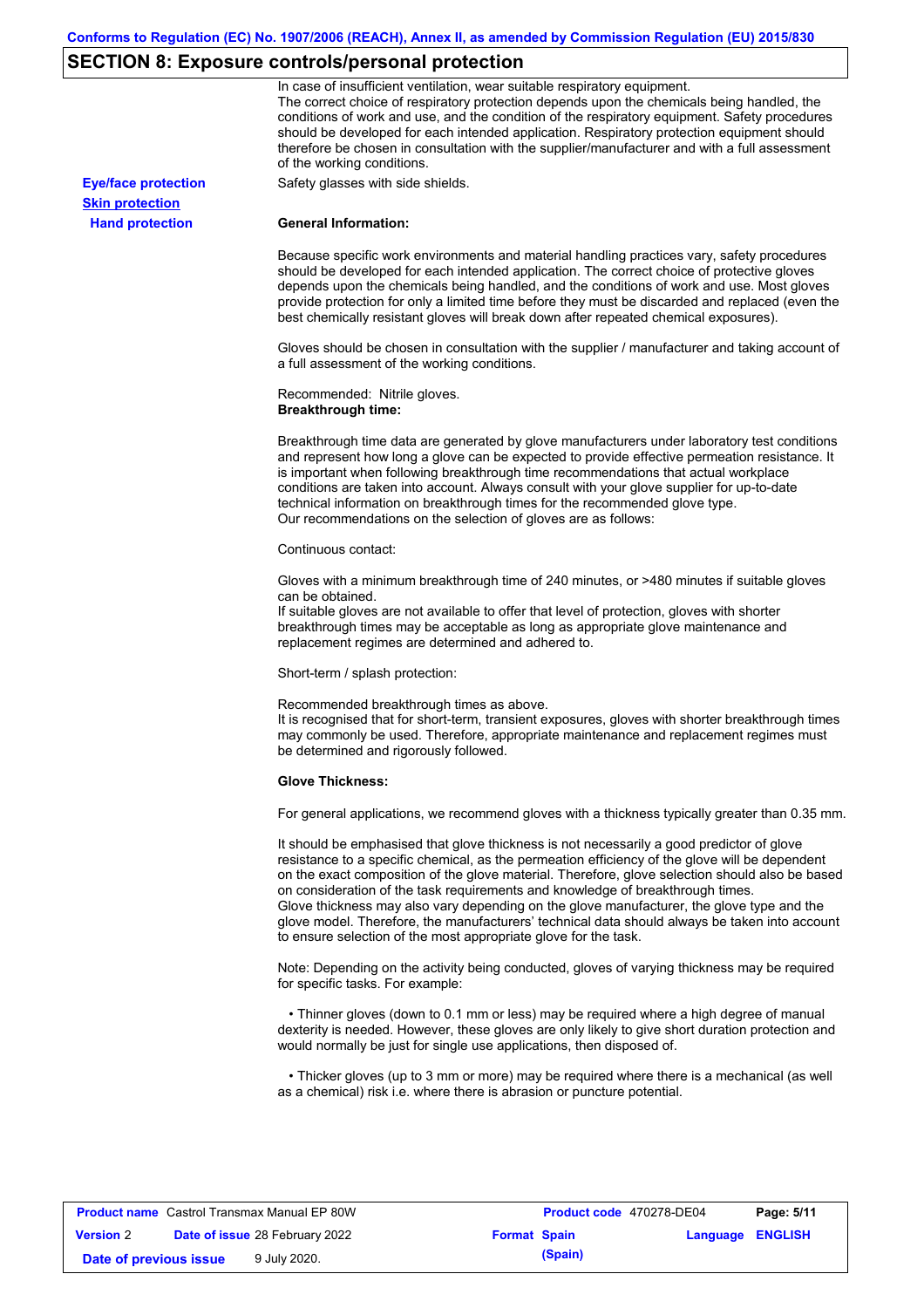## **SECTION 8: Exposure controls/personal protection**

| <b>Skin and body</b>                             | Use of protective clothing is good industrial practice.                                                                                                                                                                                                                                                                                                                                                                                                                                                                                                                                                                    |
|--------------------------------------------------|----------------------------------------------------------------------------------------------------------------------------------------------------------------------------------------------------------------------------------------------------------------------------------------------------------------------------------------------------------------------------------------------------------------------------------------------------------------------------------------------------------------------------------------------------------------------------------------------------------------------------|
|                                                  | Personal protective equipment for the body should be selected based on the task being<br>performed and the risks involved and should be approved by a specialist before handling this<br>product.<br>Cotton or polyester/cotton overalls will only provide protection against light superficial<br>contamination that will not soak through to the skin. Overalls should be laundered on a regular<br>basis. When the risk of skin exposure is high (e.g. when cleaning up spillages or if there is a<br>risk of splashing) then chemical resistant aprons and/or impervious chemical suits and boots<br>will be required. |
| <b>Refer to standards:</b>                       | Respiratory protection: EN 529<br>Gloves: EN 420, EN 374<br>Eye protection: EN 166<br>Filtering half-mask: EN 149<br>Filtering half-mask with valve: EN 405<br>Half-mask: EN 140 plus filter<br>Full-face mask: EN 136 plus filter<br>Particulate filters: EN 143<br>Gas/combined filters: EN 14387                                                                                                                                                                                                                                                                                                                        |
| <b>Environmental exposure</b><br><b>controls</b> | Emissions from ventilation or work process equipment should be checked to ensure they<br>comply with the requirements of environmental protection legislation. In some cases, fume<br>scrubbers, filters or engineering modifications to the process equipment will be necessary to<br>reduce emissions to acceptable levels.                                                                                                                                                                                                                                                                                              |

## **SECTION 9: Physical and chemical properties**

The conditions of measurement of all properties are at standard temperature and pressure unless otherwise indicated.

#### **9.1 Information on basic physical and chemical properties**

| <b>Appearance</b>                                      |                                                                                                                                 |           |         |                         |          |     |                         |
|--------------------------------------------------------|---------------------------------------------------------------------------------------------------------------------------------|-----------|---------|-------------------------|----------|-----|-------------------------|
| <b>Physical state</b>                                  | Liquid.                                                                                                                         |           |         |                         |          |     |                         |
| <b>Colour</b>                                          | Yellow. [Light]                                                                                                                 |           |         |                         |          |     |                         |
| <b>Odour</b>                                           | Not available.                                                                                                                  |           |         |                         |          |     |                         |
| <b>Odour threshold</b>                                 | Not available.                                                                                                                  |           |         |                         |          |     |                         |
| pH                                                     | Not applicable.                                                                                                                 |           |         |                         |          |     |                         |
| <b>Melting point/freezing point</b>                    | Not available.                                                                                                                  |           |         |                         |          |     |                         |
| Initial boiling point and boiling<br>range             | Not available.                                                                                                                  |           |         |                         |          |     |                         |
| <b>Pour point</b>                                      | $-39 °C$                                                                                                                        |           |         |                         |          |     |                         |
| <b>Flash point</b>                                     | Open cup: >180°C (>356°F) [Cleveland]                                                                                           |           |         |                         |          |     |                         |
| <b>Evaporation rate</b>                                | Not available.                                                                                                                  |           |         |                         |          |     |                         |
| <b>Flammability (solid, gas)</b>                       | Not available.                                                                                                                  |           |         |                         |          |     |                         |
| <b>Upper/lower flammability or</b><br>explosive limits | Not available.                                                                                                                  |           |         |                         |          |     |                         |
| <b>Vapour pressure</b>                                 | Not available.                                                                                                                  |           |         |                         |          |     |                         |
|                                                        |                                                                                                                                 |           |         |                         |          |     |                         |
|                                                        |                                                                                                                                 |           |         | Vapour Pressure at 20°C |          |     | Vapour pressure at 50°C |
|                                                        | <b>Ingredient name</b>                                                                                                          | mm Hg kPa |         | <b>Method</b>           | mm<br>Hg | kPa | <b>Method</b>           |
|                                                        | Distillates (petroleum),<br>hydrotreated heavy<br>paraffinic                                                                    | < 0.08    | < 0.011 | <b>ASTM D 5191</b>      |          |     |                         |
| <b>Vapour density</b>                                  | Not available.                                                                                                                  |           |         |                         |          |     |                         |
| <b>Relative density</b>                                | Not available.                                                                                                                  |           |         |                         |          |     |                         |
| <b>Density</b>                                         | <1000 kg/m <sup>3</sup> (<1 g/cm <sup>3</sup> ) at 15 <sup>°</sup> C                                                            |           |         |                         |          |     |                         |
| Solubility(ies)                                        | insoluble in water.                                                                                                             |           |         |                         |          |     |                         |
| <b>Partition coefficient: n-octanol/</b><br>water      | Mot applicable.                                                                                                                 |           |         |                         |          |     |                         |
| <b>Auto-ignition temperature</b>                       | Not available.                                                                                                                  |           |         |                         |          |     |                         |
| <b>Decomposition temperature</b>                       | Not available.                                                                                                                  |           |         |                         |          |     |                         |
| <b>Viscosity</b>                                       | Kinematic: 77.33 mm <sup>2</sup> /s (77.33 cSt) at 40°C<br>Kinematic: 9.5 to 10.5 mm <sup>2</sup> /s (9.5 to 10.5 cSt) at 100°C |           |         |                         |          |     |                         |

### **Explosive properties Oxidising properties** Not available.

|                        | <b>Product name</b> Castrol Transmax Manual EP 80W |                     | Product code 470278-DE04 |                         | Page: 6/11 |
|------------------------|----------------------------------------------------|---------------------|--------------------------|-------------------------|------------|
| <b>Version 2</b>       | <b>Date of issue 28 February 2022</b>              | <b>Format Spain</b> |                          | <b>Language ENGLISH</b> |            |
| Date of previous issue | 9 July 2020.                                       |                     | (Spain)                  |                         |            |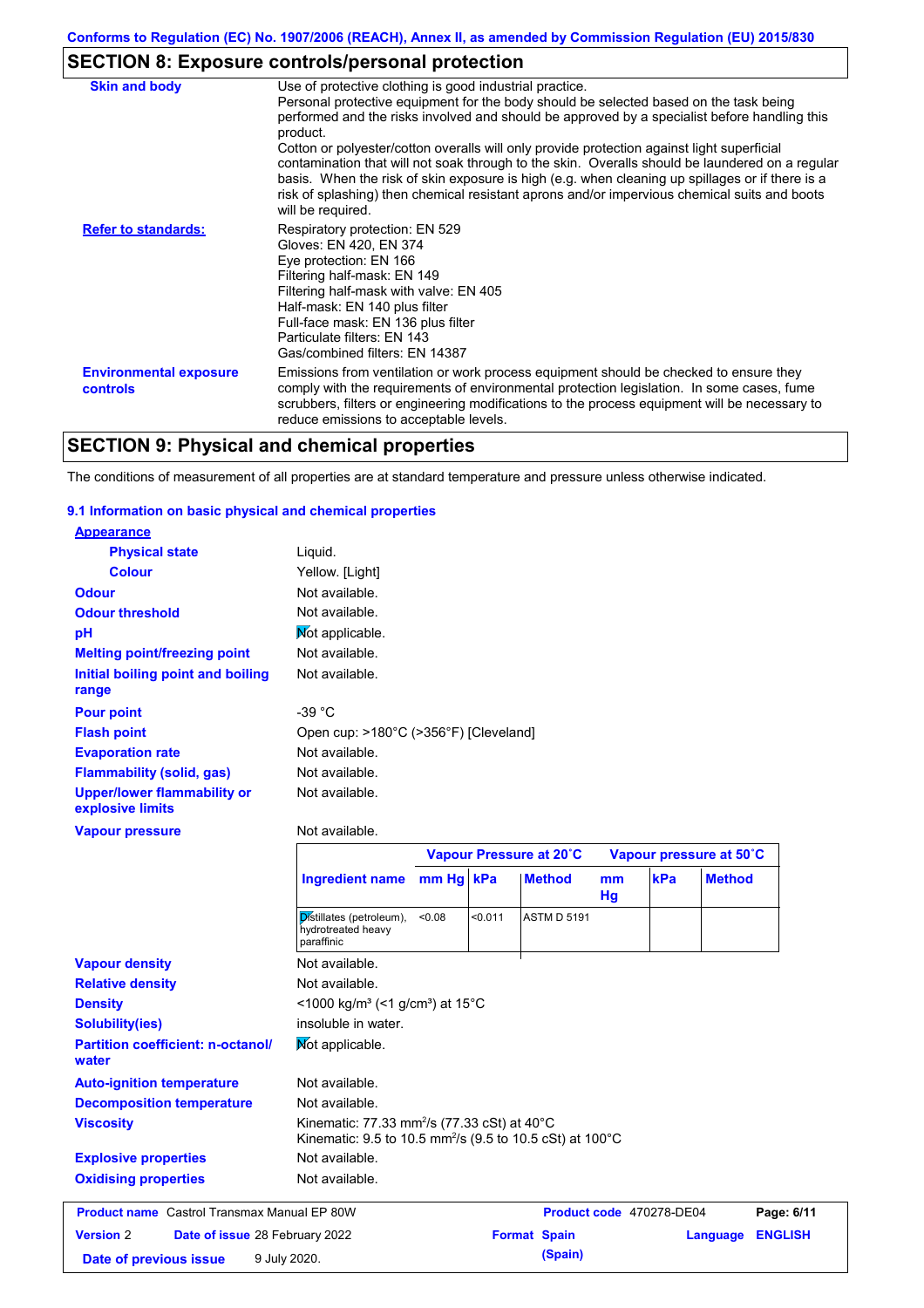## **SECTION 9: Physical and chemical properties**

## **Particle characteristics**

**9.2 Other information**

**Median particle size** Not applicable.

### No additional information.

## **SECTION 10: Stability and reactivity**

| <b>10.1 Reactivity</b>                            | No specific test data available for this product. Refer to Conditions to avoid and Incompatible<br>materials for additional information.                                |
|---------------------------------------------------|-------------------------------------------------------------------------------------------------------------------------------------------------------------------------|
| <b>10.2 Chemical stability</b>                    | The product is stable.                                                                                                                                                  |
| <b>10.3 Possibility of</b><br>hazardous reactions | Under normal conditions of storage and use, hazardous reactions will not occur.<br>Under normal conditions of storage and use, hazardous polymerisation will not occur. |
| <b>10.4 Conditions to avoid</b>                   | Avoid all possible sources of ignition (spark or flame).                                                                                                                |
| 10.5 Incompatible materials                       | Reactive or incompatible with the following materials: oxidising materials.                                                                                             |
| <b>10.6 Hazardous</b><br>decomposition products   | Under normal conditions of storage and use, hazardous decomposition products should not be<br>produced.                                                                 |

# **SECTION 11: Toxicological information**

| 11.1 Information on toxicological effects |                                                                                                                             |
|-------------------------------------------|-----------------------------------------------------------------------------------------------------------------------------|
| <b>Acute toxicity estimates</b>           |                                                                                                                             |
| Not available.                            |                                                                                                                             |
| <b>Information on likely</b>              | Routes of entry anticipated: Dermal, Inhalation.                                                                            |
| routes of exposure                        |                                                                                                                             |
| <b>Potential acute health effects</b>     |                                                                                                                             |
| <b>Inhalation</b>                         | Vapour inhalation under ambient conditions is not normally a problem due to low vapour<br>pressure.                         |
| <b>Ingestion</b>                          | No known significant effects or critical hazards.                                                                           |
| <b>Skin contact</b>                       | Defatting to the skin. May cause skin dryness and irritation.                                                               |
| <b>Eye contact</b>                        | No known significant effects or critical hazards.                                                                           |
|                                           | Symptoms related to the physical, chemical and toxicological characteristics                                                |
| <b>Inhalation</b>                         | May be harmful by inhalation if exposure to vapour, mists or fumes resulting from thermal<br>decomposition products occurs. |
| <b>Ingestion</b>                          | No specific data.                                                                                                           |
| <b>Skin contact</b>                       | Adverse symptoms may include the following:<br>irritation<br>dryness<br>cracking                                            |
| <b>Eye contact</b>                        | No specific data.                                                                                                           |
|                                           | Delayed and immediate effects as well as chronic effects from short and long-term exposure                                  |
| <b>Inhalation</b>                         | Overexposure to the inhalation of airborne droplets or aerosols may cause irritation of the<br>respiratory tract.           |
| <b>Ingestion</b>                          | Ingestion of large quantities may cause nausea and diarrhoea.                                                               |
| <b>Skin contact</b>                       | Prolonged or repeated contact can defat the skin and lead to irritation and/or dermatitis.                                  |
| <b>Eye contact</b>                        | Potential risk of transient stinging or redness if accidental eye contact occurs.                                           |
| <b>Potential chronic health effects</b>   |                                                                                                                             |
| <b>General</b>                            | No known significant effects or critical hazards.                                                                           |
| <b>Carcinogenicity</b>                    | No known significant effects or critical hazards.                                                                           |
| <b>Mutagenicity</b>                       | No known significant effects or critical hazards.                                                                           |
| <b>Developmental effects</b>              | No known significant effects or critical hazards.                                                                           |
| <b>Fertility effects</b>                  | No known significant effects or critical hazards.                                                                           |
|                                           |                                                                                                                             |

|                        | <b>Product name</b> Castrol Transmax Manual EP 80W |                     | <b>Product code</b> 470278-DE04 |                         | Page: 7/11 |
|------------------------|----------------------------------------------------|---------------------|---------------------------------|-------------------------|------------|
| <b>Version 2</b>       | <b>Date of issue 28 February 2022</b>              | <b>Format Spain</b> |                                 | <b>Language ENGLISH</b> |            |
| Date of previous issue | 9 July 2020.                                       |                     | (Spain)                         |                         |            |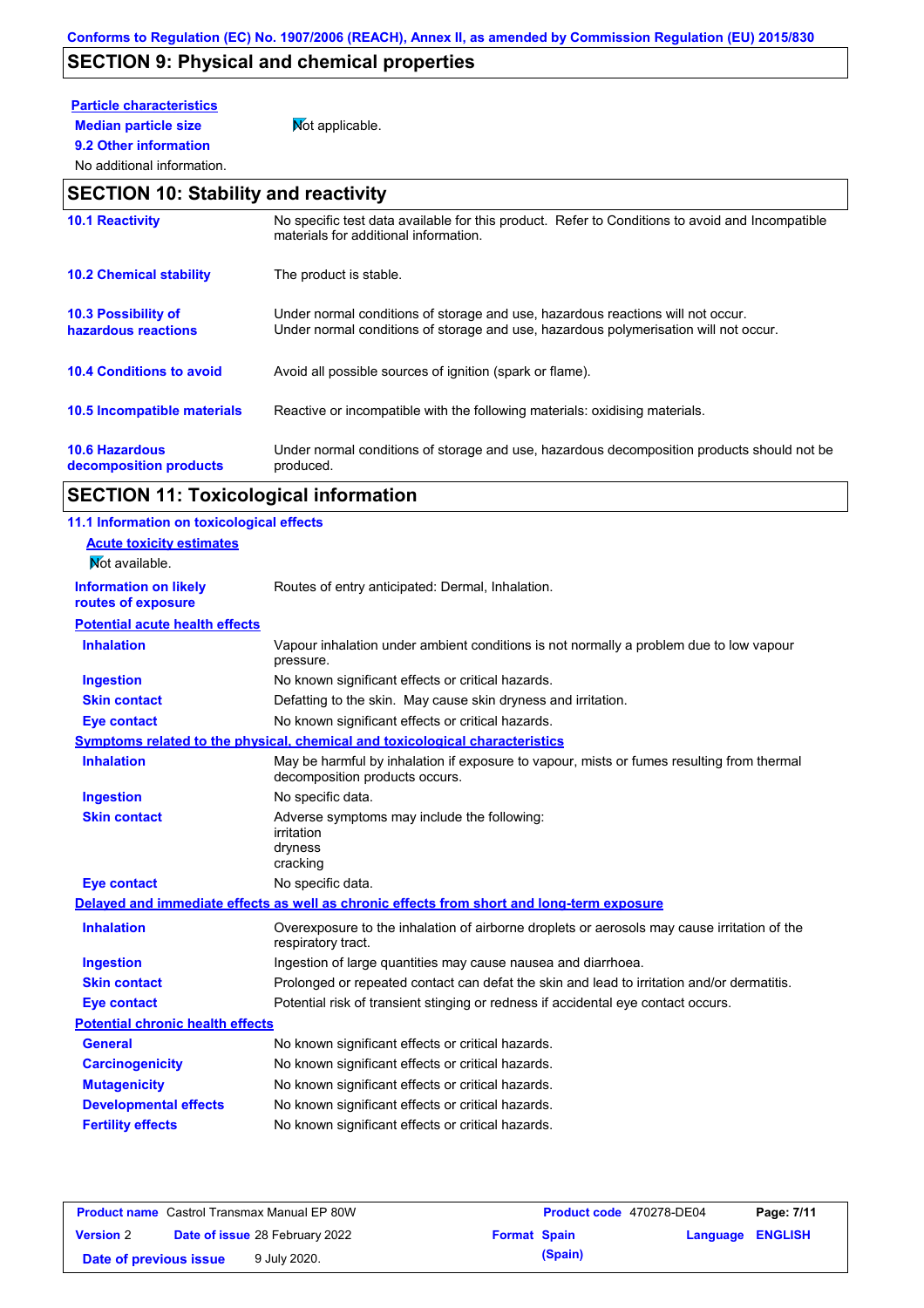### **SECTION 12: Ecological information**

#### **12.1 Toxicity**

**Environmental hazards** Not classified as dangerous

#### **12.2 Persistence and degradability**

Expected to be biodegradable.

#### **12.3 Bioaccumulative potential**

This product is not expected to bioaccumulate through food chains in the environment.

| <b>12.4 Mobility in soil</b>                                  |                                                                      |
|---------------------------------------------------------------|----------------------------------------------------------------------|
| <b>Soil/water partition</b><br>coefficient (K <sub>oc</sub> ) | Not available.                                                       |
| <b>Mobility</b>                                               | Spillages may penetrate the soil causing ground water contamination. |

#### **12.5 Results of PBT and vPvB assessment**

Product does not meet the criteria for PBT or vPvB according to Regulation (EC) No. 1907/2006, Annex XIII.

#### **12.6 Other adverse effects**

| <b>Other ecological information</b> | Spills may form a film on water surfaces causing physical damage to organisms. Oxygen |
|-------------------------------------|---------------------------------------------------------------------------------------|
|                                     | transfer could also be impaired.                                                      |

### **SECTION 13: Disposal considerations**

#### **13.1 Waste treatment methods**

#### **Product**

**Methods of disposal**

Where possible, arrange for product to be recycled. Dispose of via an authorised person/ licensed waste disposal contractor in accordance with local regulations.

### **Hazardous waste** Yes.

#### **European waste catalogue (EWC)**

| Waste code | <b>Waste designation</b>                                         |
|------------|------------------------------------------------------------------|
| $130205*$  | Imineral-based non-chlorinated engine, gear and lubricating oils |

However, deviation from the intended use and/or the presence of any potential contaminants may require an alternative waste disposal code to be assigned by the end user.

#### **Packaging**

| <b>Methods of disposal</b> | Where possible, arrange for product to be recycled. Dispose of via an authorised person/<br>licensed waste disposal contractor in accordance with local regulations.                                                                    |
|----------------------------|-----------------------------------------------------------------------------------------------------------------------------------------------------------------------------------------------------------------------------------------|
| <b>Special precautions</b> | This material and its container must be disposed of in a safe way. Empty containers or liners<br>may retain some product residues. Avoid dispersal of spilt material and runoff and contact with<br>soil, waterways, drains and sewers. |
| <b>References</b>          | Commission 2014/955/EU<br>Directive 2008/98/EC                                                                                                                                                                                          |

## **SECTION 14: Transport information**

|                                                                                                                     | <b>ADR/RID</b>                                     | <b>ADN</b>     | <b>IMDG</b>              | <b>IATA</b>                       |
|---------------------------------------------------------------------------------------------------------------------|----------------------------------------------------|----------------|--------------------------|-----------------------------------|
| 14.1 UN number                                                                                                      | Not regulated.                                     | Not regulated. | Not regulated.           | Not regulated.                    |
| 14.2 UN proper<br>shipping name                                                                                     |                                                    | ٠              |                          |                                   |
| <b>14.3 Transport</b><br>hazard class(es)                                                                           |                                                    |                |                          |                                   |
| 14.4 Packing<br>group                                                                                               |                                                    |                |                          |                                   |
| 14.5<br><b>Environmental</b><br>hazards                                                                             | lNo.                                               | No.            | No.                      | No.                               |
|                                                                                                                     | <b>Product name</b> Castrol Transmax Manual EP 80W |                | Product code 470278-DE04 | Page: 8/11                        |
| <b>Version 2</b><br>Date of issue 28 February 2022<br><b>Format Spain</b><br>9 July 2020.<br>Date of previous issue |                                                    |                | (Spain)                  | <b>ENGLISH</b><br><b>Language</b> |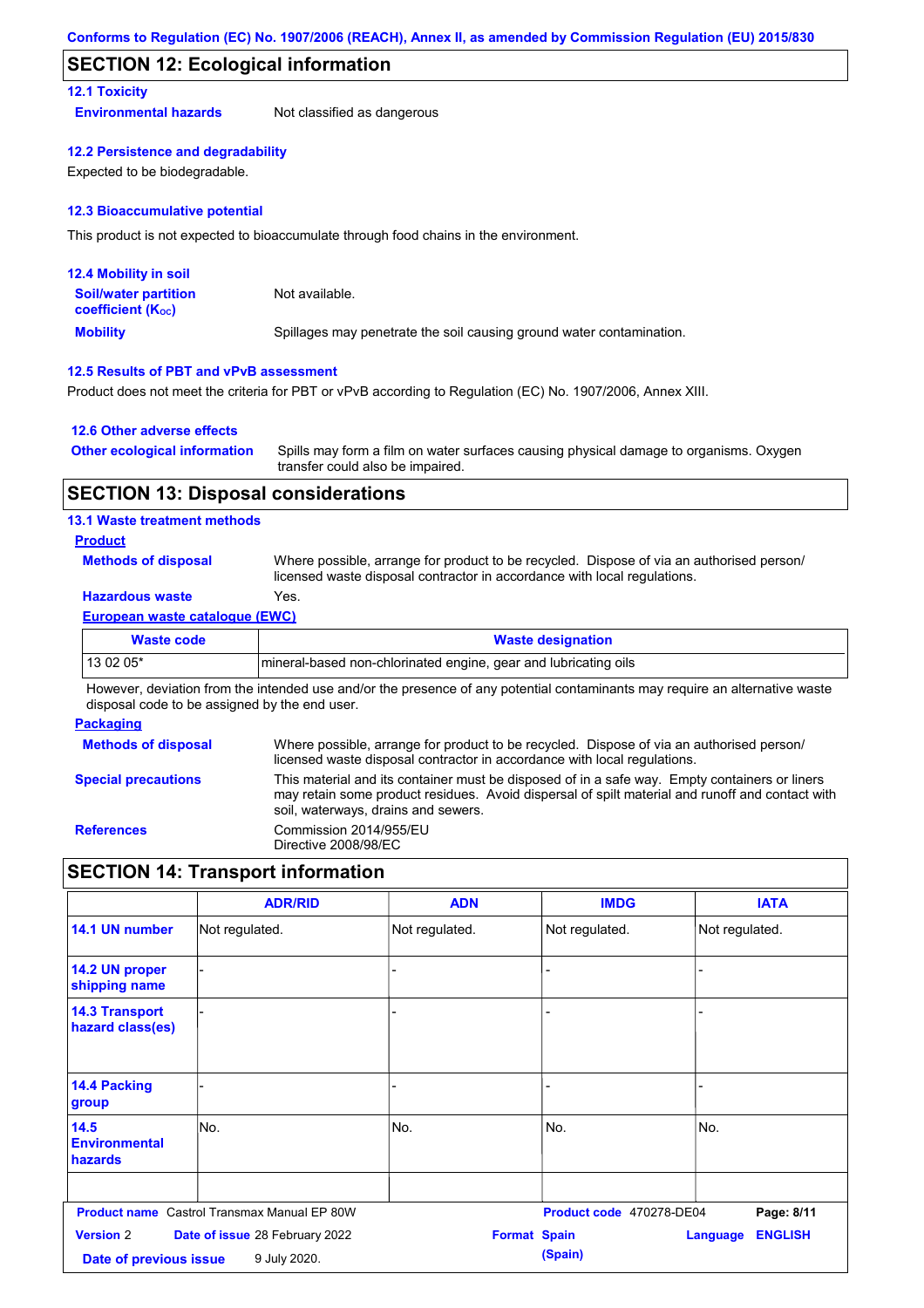| Conforms to Regulation (EC) No. 1907/2006 (REACH), Annex II, as amended by Commission Regulation (EU) 2015/830 |                                        |  |                                                                                                                                                                                           |  |
|----------------------------------------------------------------------------------------------------------------|----------------------------------------|--|-------------------------------------------------------------------------------------------------------------------------------------------------------------------------------------------|--|
| <b>SECTION 14: Transport information</b>                                                                       |                                        |  |                                                                                                                                                                                           |  |
| <b>Additional</b><br><b>information</b>                                                                        |                                        |  |                                                                                                                                                                                           |  |
|                                                                                                                |                                        |  |                                                                                                                                                                                           |  |
| <b>14.6 Special precautions for</b><br>user                                                                    | Not available.                         |  |                                                                                                                                                                                           |  |
| <b>14.7 Transport in bulk</b><br>according to IMO<br><b>instruments</b>                                        | Not available.                         |  |                                                                                                                                                                                           |  |
| <b>SECTION 15: Regulatory information</b>                                                                      |                                        |  |                                                                                                                                                                                           |  |
| 15.1 Safety, health and environmental regulations/legislation specific for the substance or mixture            |                                        |  |                                                                                                                                                                                           |  |
| EU Regulation (EC) No. 1907/2006 (REACH)                                                                       |                                        |  |                                                                                                                                                                                           |  |
| <b>Annex XIV - List of substances subject to authorisation</b>                                                 |                                        |  |                                                                                                                                                                                           |  |
| <b>Annex XIV</b>                                                                                               |                                        |  |                                                                                                                                                                                           |  |
| None of the components are listed.                                                                             |                                        |  |                                                                                                                                                                                           |  |
| <b>Substances of very high concern</b>                                                                         |                                        |  |                                                                                                                                                                                           |  |
| None of the components are listed.                                                                             |                                        |  |                                                                                                                                                                                           |  |
| EU Regulation (EC) No. 1907/2006 (REACH)                                                                       |                                        |  |                                                                                                                                                                                           |  |
| <b>Annex XVII - Restrictions</b><br>on the manufacture.<br>placing on the market<br>and use of certain         | Not applicable.                        |  |                                                                                                                                                                                           |  |
| dangerous substances,<br>mixtures and articles                                                                 |                                        |  |                                                                                                                                                                                           |  |
| <b>Other regulations</b>                                                                                       |                                        |  |                                                                                                                                                                                           |  |
| <b>REACH Status</b>                                                                                            | current requirements of REACH.         |  | The company, as identified in Section 1, sells this product in the EU in compliance with the                                                                                              |  |
| <b>United States inventory</b><br>(TSCA 8b)                                                                    | All components are active or exempted. |  |                                                                                                                                                                                           |  |
| <b>Australia inventory (AIIC)</b>                                                                              | All components are listed or exempted. |  |                                                                                                                                                                                           |  |
| <b>Canada inventory</b>                                                                                        | All components are listed or exempted. |  |                                                                                                                                                                                           |  |
| <b>China inventory (IECSC)</b>                                                                                 | All components are listed or exempted. |  |                                                                                                                                                                                           |  |
| <b>Japan inventory (CSCL)</b>                                                                                  | All components are listed or exempted. |  |                                                                                                                                                                                           |  |
| <b>Korea inventory (KECI)</b>                                                                                  | All components are listed or exempted. |  |                                                                                                                                                                                           |  |
| <b>Philippines inventory</b><br>(PICCS)                                                                        | At least one component is not listed.  |  |                                                                                                                                                                                           |  |
| <b>Taiwan Chemical</b><br><b>Substances Inventory</b><br>(TCSI)                                                | All components are listed or exempted. |  |                                                                                                                                                                                           |  |
| Ozone depleting substances (1005/2009/EU)                                                                      |                                        |  |                                                                                                                                                                                           |  |
| Not listed.                                                                                                    |                                        |  |                                                                                                                                                                                           |  |
| Prior Informed Consent (PIC) (649/2012/EU)                                                                     |                                        |  |                                                                                                                                                                                           |  |
| Not listed.                                                                                                    |                                        |  |                                                                                                                                                                                           |  |
| <b>Persistent Organic Pollutants</b><br>Not listed.                                                            |                                        |  |                                                                                                                                                                                           |  |
| EU - Water framework directive - Priority substances                                                           |                                        |  |                                                                                                                                                                                           |  |
| None of the components are listed.                                                                             |                                        |  |                                                                                                                                                                                           |  |
| <b>Seveso Directive</b>                                                                                        |                                        |  |                                                                                                                                                                                           |  |
| This product is not controlled under the Seveso Directive.                                                     |                                        |  |                                                                                                                                                                                           |  |
|                                                                                                                |                                        |  |                                                                                                                                                                                           |  |
| <b>15.2 Chemical safety</b><br>assessment                                                                      |                                        |  | A Chemical Safety Assessment has been carried out for one or more of the substances within<br>this mixture. A Chemical Safety Assessment has not been carried out for the mixture itself. |  |

| <b>Product name</b> Castrol Transmax Manual EP 80W |  | Product code 470278-DE04              |                     | Page: 9/11 |                         |  |
|----------------------------------------------------|--|---------------------------------------|---------------------|------------|-------------------------|--|
| <b>Version 2</b>                                   |  | <b>Date of issue 28 February 2022</b> | <b>Format Spain</b> |            | <b>Language ENGLISH</b> |  |
| Date of previous issue                             |  | 9 July 2020.                          |                     | (Spain)    |                         |  |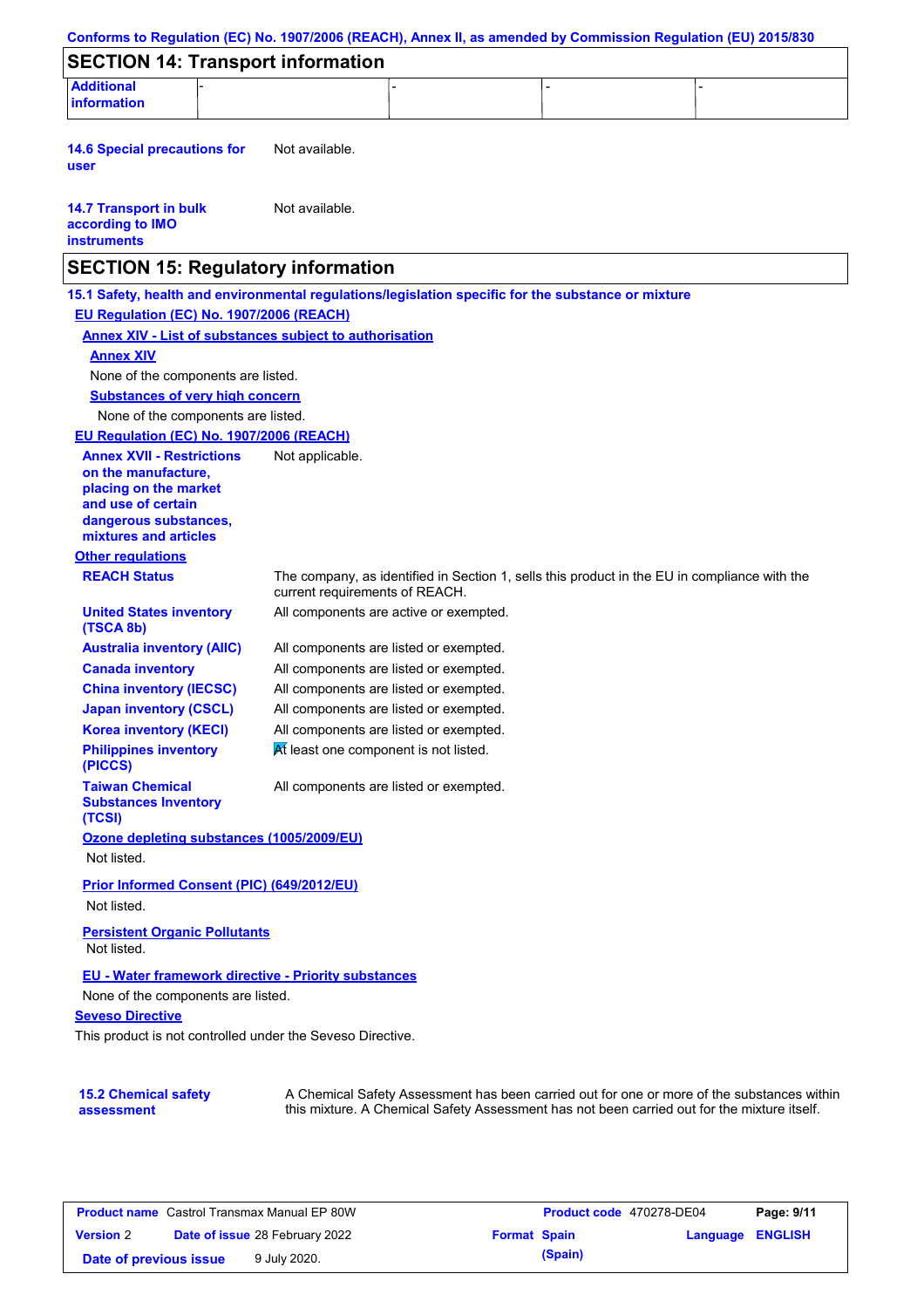## **SECTION 16: Other information**

| <b>Abbreviations and acronyms</b> | ADN = European Provisions concerning the International Carriage of Dangerous Goods by<br>Inland Waterway |
|-----------------------------------|----------------------------------------------------------------------------------------------------------|
|                                   | ADR = The European Agreement concerning the International Carriage of Dangerous Goods by<br>Road         |
|                                   | ATE = Acute Toxicity Estimate                                                                            |
|                                   | <b>BCF</b> = Bioconcentration Factor                                                                     |
|                                   | CAS = Chemical Abstracts Service                                                                         |
|                                   | CLP = Classification, Labelling and Packaging Regulation [Regulation (EC) No. 1272/2008]                 |
|                                   | CSA = Chemical Safety Assessment                                                                         |
|                                   | CSR = Chemical Safety Report                                                                             |
|                                   | <b>DMEL = Derived Minimal Effect Level</b>                                                               |
|                                   | DNEL = Derived No Effect Level                                                                           |
|                                   | EINECS = European Inventory of Existing Commercial chemical Substances                                   |
|                                   | ES = Exposure Scenario                                                                                   |
|                                   | EUH statement = CLP-specific Hazard statement                                                            |
|                                   | EWC = European Waste Catalogue                                                                           |
|                                   | GHS = Globally Harmonized System of Classification and Labelling of Chemicals                            |
|                                   | IATA = International Air Transport Association                                                           |
|                                   | IBC = Intermediate Bulk Container                                                                        |
|                                   | IMDG = International Maritime Dangerous Goods                                                            |
|                                   | LogPow = logarithm of the octanol/water partition coefficient                                            |
|                                   | MARPOL = International Convention for the Prevention of Pollution From Ships, 1973 as                    |
|                                   | modified by the Protocol of 1978. ("Marpol" = marine pollution)                                          |
|                                   | OECD = Organisation for Economic Co-operation and Development                                            |
|                                   | PBT = Persistent, Bioaccumulative and Toxic                                                              |
|                                   | <b>PNEC</b> = Predicted No Effect Concentration                                                          |
|                                   | REACH = Registration, Evaluation, Authorisation and Restriction of Chemicals Regulation                  |
|                                   | [Regulation (EC) No. 1907/2006]                                                                          |
|                                   | RID = The Regulations concerning the International Carriage of Dangerous Goods by Rail                   |
|                                   | <b>RRN = REACH Registration Number</b><br>SADT = Self-Accelerating Decomposition Temperature             |
|                                   | SVHC = Substances of Very High Concern                                                                   |
|                                   | STOT-RE = Specific Target Organ Toxicity - Repeated Exposure                                             |
|                                   | STOT-SE = Specific Target Organ Toxicity - Single Exposure                                               |
|                                   | TWA = Time weighted average                                                                              |
|                                   | $UN = United Nations$                                                                                    |
|                                   | $UVCB = Complex\;hydrocarbon\; substance$                                                                |
|                                   | VOC = Volatile Organic Compound                                                                          |
|                                   | vPvB = Very Persistent and Very Bioaccumulative                                                          |
|                                   | Varies = may contain one or more of the following $64741-88-4$ / RRN 01-2119488706-23,                   |
|                                   | 64741-89-5 / RRN 01-2119487067-30, 64741-95-3 / RRN 01-2119487081-40, 64741-96-4/ RRN                    |
|                                   | 01-2119483621-38, 64742-01-4 / RRN 01-2119488707-21, 64742-44-5 / RRN                                    |
|                                   | 01-2119985177-24, 64742-45-6, 64742-52-5 / RRN 01-2119467170-45, 64742-53-6 / RRN                        |
|                                   | 01-2119480375-34, 64742-54-7 / RRN 01-2119484627-25, 64742-55-8 / RRN                                    |
|                                   | 01-2119487077-29, 64742-56-9 / RRN 01-2119480132-48, 64742-57-0 / RRN                                    |
|                                   | 01-2119489287-22, 64742-58-1, 64742-62-7 / RRN 01-2119480472-38, 64742-63-8,                             |
|                                   | 64742-65-0 / RRN 01-2119471299-27, 64742-70-7 / RRN 01-2119487080-42, 72623-85-9 /                       |
|                                   | RRN 01-2119555262-43, 72623-86-0 / RRN 01-2119474878-16, 72623-87-1 / RRN                                |
|                                   | 01-2119474889-13                                                                                         |
|                                   |                                                                                                          |

### **Procedure used to derive the classification according to Regulation (EC) No. 1272/2008 [CLP/GHS]**

| <b>Classification</b>                                  |                                                                                 | <b>Justification</b> |
|--------------------------------------------------------|---------------------------------------------------------------------------------|----------------------|
| Not classified.                                        |                                                                                 |                      |
| <b>Full text of abbreviated H</b><br><b>statements</b> | Not applicable.                                                                 |                      |
| <b>Full text of classifications</b><br>[CLP/GHS]       | Not applicable.                                                                 |                      |
| <b>History</b>                                         |                                                                                 |                      |
| Date of issue/Date of<br>revision                      | 28/02/2022.                                                                     |                      |
| Date of previous issue                                 | 09/07/2020.                                                                     |                      |
| <b>Prepared by</b>                                     | <b>Product Stewardship</b>                                                      |                      |
|                                                        | $\nabla$ Indicates information that has changed from previously issued version. |                      |
| <b>Notice to reader</b>                                |                                                                                 |                      |

| <b>Product name</b> Castrol Transmax Manual EP 80W |                                       | <b>Product code</b> 470278-DE04 |                     | Page: 10/11 |                  |  |
|----------------------------------------------------|---------------------------------------|---------------------------------|---------------------|-------------|------------------|--|
| <b>Version 2</b>                                   | <b>Date of issue 28 February 2022</b> |                                 | <b>Format Spain</b> |             | Language ENGLISH |  |
| Date of previous issue                             |                                       | 9 July 2020.                    |                     | (Spain)     |                  |  |